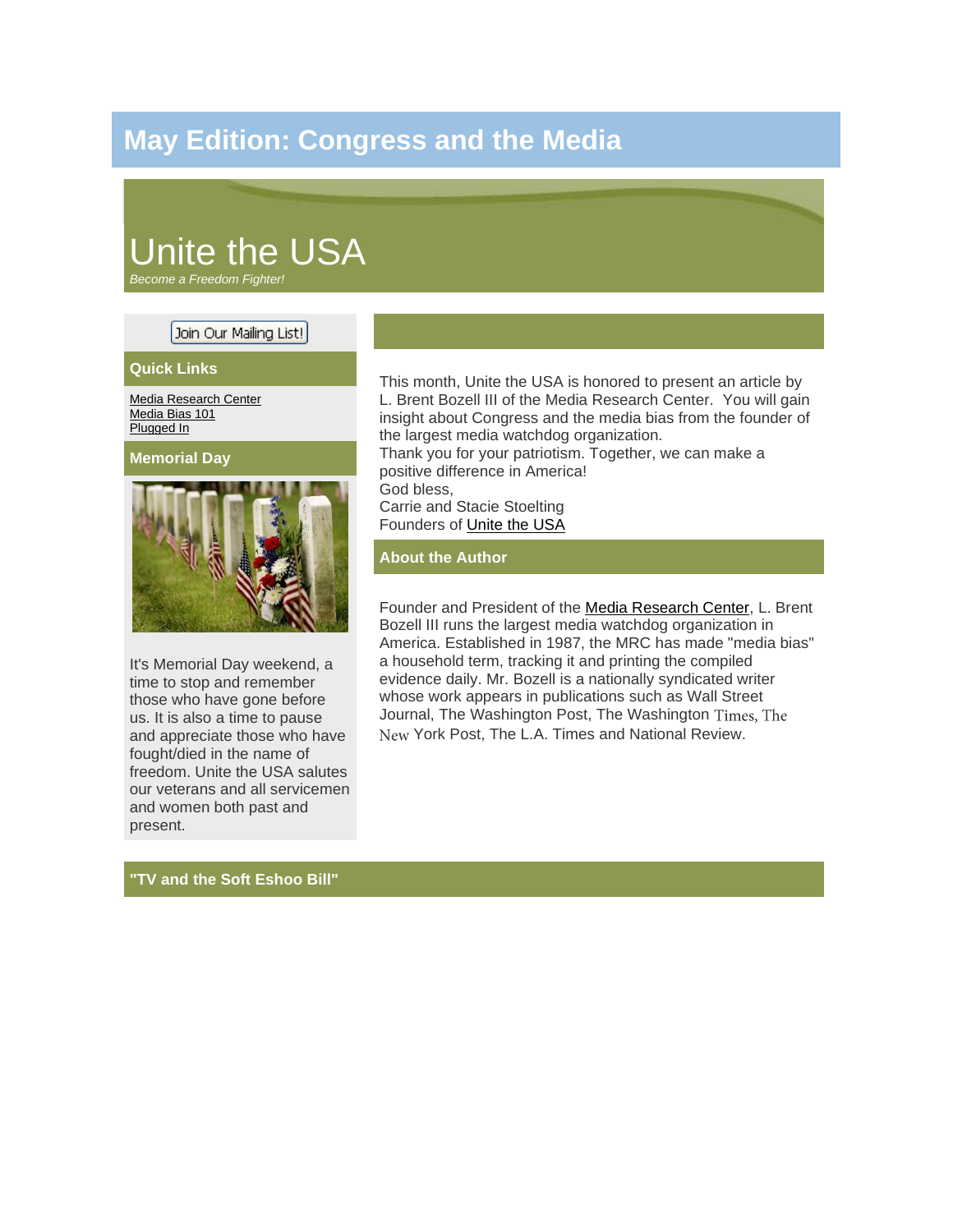

#### By [L. Brent Bozell](http://www.mrc.org/public/default.aspx)

Lest any citizen think the U.S. Congress is absorbed only in the weightiest matters like nationalizing the health care system, the House passed piece of legislation - a bill urging that TV commercials be no louder than the shows in which they appear.

The Commercial Advertisement Loudness Mitigation Act (CALM) passed Tuesday on a voice vote, "presumably expressed at a comfortable level," joked a USA Today writer.

It now goes to the Senate, which is considering an identical bill.

"I not only dive for the mute button, but I end up having to close my windows so that the blast doesn't affect by neighbors," said Congresswoman Anna Eshoo, the entrenched Silicon Valley Democrat who is the major promoter of CALM. "I live on a cul-de-sac, and so the sound resonates."

Everyone knows these commercials are louder than the programs that surround them. What? The broadcasters presume their entire audience hiked to the refrigerator for a beverage and wouldn't want to miss a word of Subway's "Five Dollar Footlong" song? But Eshoo exaggerates a bit to call it a "blast," as if a jet fighter had grazed her roof.

It's annoying, very annoying. But nothing more!

It's mildly surprising that the Democrats haven't found this problem to be a violation of the Geneva Conventions for torture. If playing loud rap music at Guantanamo qualifies, why not this?

There's no doubt this law would do well in the polls. Eshoo says that never in her 17 years in the House has she carried a bill for which there has been so much enthusiasm: "Only the Do Not Call list has even come close." The appeal is bipartisan, as Republican Rep. Cliff Stearns insisted: "You can say: 'Well, that's fine. Just turn it off,' but it's constantly an irritant when you have to do it. And we've got all the new bowl games coming up."

But lost in this populist battle is the raging irony: What gives Congress the right to interfere with commercials by enacting new legislation and regulations when they inherently flee from the proposition that they have an obligation to enforce existing decency laws in the programming sponsored by these ads? That, too, polls very well.

Or think of it this way: Is a loud commercial really much more offensive than nudity at the Super Bowl and F-bombs at the Golden Globes? If the networks ran a loud promo for "Rudolph the Red-Nosed Reindeer," is that really more offensive than the recent lap-dance scene at a strip club on "Family Guy"?

Take a poll and you'll see which offense is of greater concern to the public.

Or just ask a parent - any parent. In fact, some members of Congress have a voting record that demonstrates that off-kilter offense meter. Twelve Democrat sponsors of Eshoo's CALM bill (including well-known veterans like Fortney Stark and John Conyers) were part of the tiny fraction of "brave" legislators to vote against the Broadcast Decency Enforcement Act in 2006, which increased the maximum indecency fine on huge entertainment conglomerates tenfold, from \$32,500 to \$325,000 per violation. (It passed 379 to 35.)

In fact, Eshoo's bill may be nothing more than, well, noise. It doesn't really change anything that wasn't already changing. Her bill originally demanded that television advertisements could be no